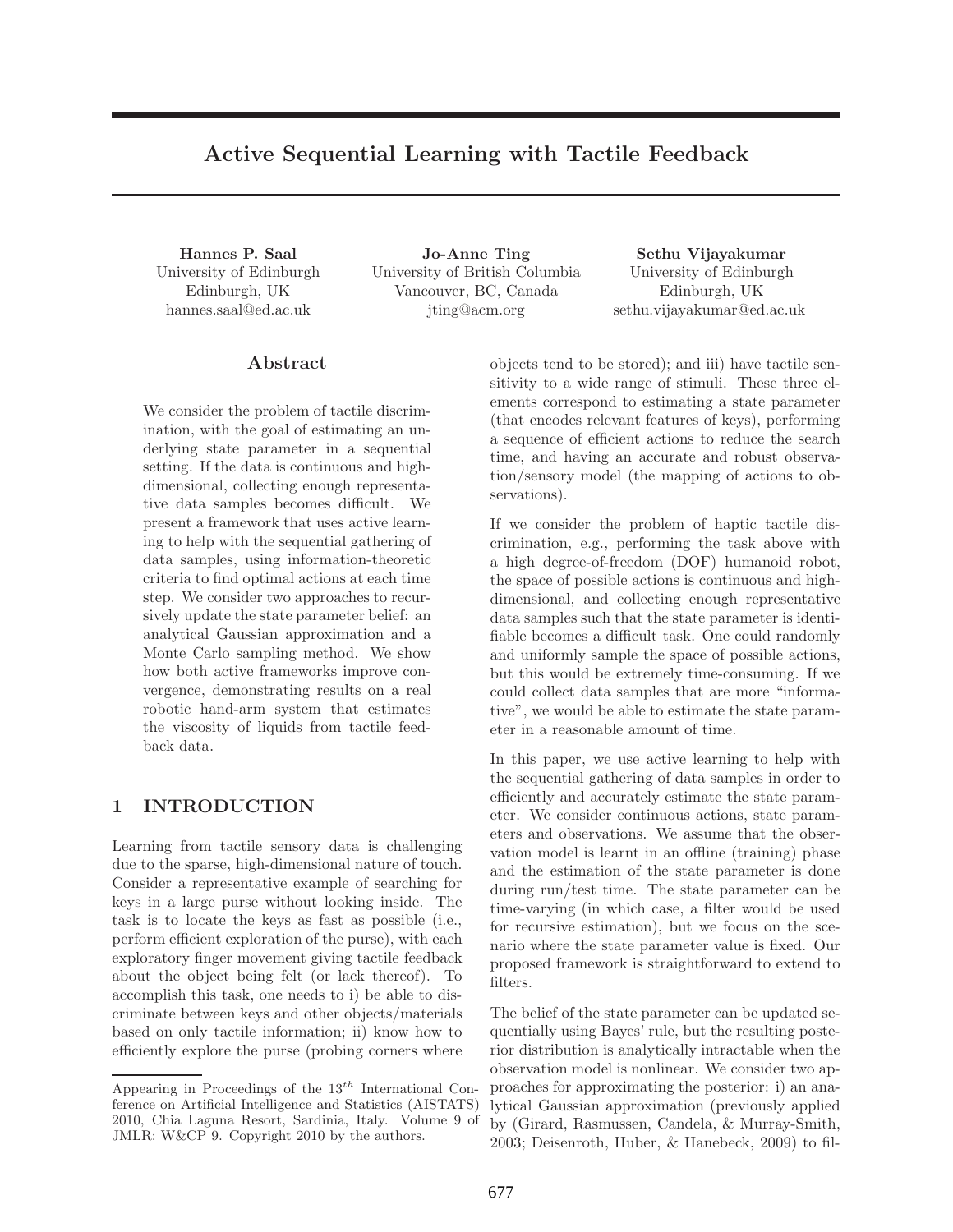ters); and ii) Monte Carlo (MC) sampling (Doucet, Freitas, & Gordon, 2001). The first approach is fast but fails to capture multi-modal distributions, while the second is computationally involved, though more accurate.

We incorporate active learning to both belief updating methods, using information-theoretic criteria to find optimal actions in a sequential setting. Our proposed active framework relies on mutual information (MI) to improve the speed of convergence to the true state parameter value over its passive equivalent. When active sequential updating with Gaussian approximations is used, the MI measure can be calculated analytically. However, when active sequential updating MC sampling is used, calculation of MI becomes intractable in high dimensions and difficult to optimize. To address this, we consider an alternative information-theoretic criterion, quadratic information information (QMI), e.g., Torkkola (2003), that allows simplifying some of the computations. Both active sequential updating methods use a Gaussian process prior to estimate the nonlinear sensory/observation model.

We also evaluate the active sequential framework on a robotic anthropomorphic arm with a three-finger hand equipped with tactile sensor arrays, demonstrating the first implementation of active sequential learning on a real robotic system with continuous actions, state parameters and observations.

# 2 ACTIVE LEARNING

Different strategies may be used in order to decide which sample is most informative. For example, one could adopt an uncertainty sampling strategy (Lewis & Gale, 1994), querying samples that maximize an uncertainty measure (e.g., entropy or MI). Another approach is the query-by-committee algorithm (Seung, Opper, & Sompolinsky, 1992) that queries in "controversial" parts of the space, and various measures can be used to measure the amount of disagreement between committee members, e.g., entropy (Dagan & Engelson, 1995), average Kulback-Leibler (KL) divergence (McCallum & Nigam, 1998), etc. Yet another class of query strategies focuses on variance minimization and selects the sample that minimizes the generalization error by minimizing the variance of the model (Cohn, Ghahramani, & Jordan, 1996). Other approaches attempt to minimize the model's generalization error directly, e.g., (Roy & McCallum, 2001; Zhu, Lafferty, & Ghahramani, 2003), sometimes using uncertainty sampling as a fail-safe backup strategy (Guo & Greiner, 2007).

Information-theoretic criteria have been used in various fields for optimal experimental design (analogous to determining the optimal samples in active learning), e.g., (Lindley, 1956; Mackay, 1992; Denzler & Brown, 2002; Lewi, Butera, & Paninski, 2009). Paninski (2005) showed that an informationmaximization strategy is asymptotically more efficient than non-adaptive, independent and identically distributed strategies such as random uniform sampling.

### 2.1 MUTUAL INFORMATION

MI is a measure from probability and information theory that captures the mutual dependence of two variables **y** and  $\theta$ . If  $\theta$  and **y** are independent, their MI will be zero. MI can also be viewed as the KL divergence between the joint density (of  $\theta$  and y) and the product of the individual marginal densities.

Let us assume the following notation:  $\boldsymbol{\theta} \in \mathbb{R}^{d_{\boldsymbol{\theta}}}$  is the state parameter that we want to estimate (e.g., position, inertia, viscosity of an object);  $\mathbf{x} \in \mathbb{R}^{d_{\mathbf{x}}}$  is the action taken; and  $y \in \mathbb{R}^{d_y}$  is observed sensory data given a particular  $\{\boldsymbol{\theta}, \mathbf{x}\}.$  Figure 3 shows an example scenario with a robotic anthropomorphic arm that we use in our evaluations. We assume that observations y are a (nonlinear) function of the actions x taken and state parameter  $\theta$ , as the observation model below describes:

$$
\mathbf{y} = f\left(\mathbf{x}, \boldsymbol{\theta}\right) + \epsilon_{\mathbf{y}}\tag{1}
$$

where  $\{x, \theta, y\}$  are all continuous, and  $\epsilon_y$  is observation noise. Both x and y are potentially sparse and high-dimensional.

For active learning, we are interested in determining the optimal action  $\mathbf{x}^*$  to take during test time such that the MI between y and  $\theta$ ,  $I(\theta; y|x)$ , is maximized, i.e.,  $\mathbf{x}^* = \arg \max_{\mathbf{x} \in \mathbf{X}} \mathbf{I}(\boldsymbol{\theta}; \mathbf{y} | \mathbf{x})$ , where:

$$
\mathbf{I}(\boldsymbol{\theta}; \mathbf{y}|\mathbf{x}) = \iint p(\boldsymbol{\theta}, \mathbf{y}|\mathbf{x}) \log \frac{p(\boldsymbol{\theta}, \mathbf{y}|\mathbf{x})}{p(\boldsymbol{\theta})p(\mathbf{y}|\mathbf{x})} d\mathbf{y} d\boldsymbol{\theta}
$$
 (2)

where  $p(\theta, y|x)$  is the joint probability distribution of  $\theta$  and  $y|x$ ; and  $p(\theta)$  and  $p(y|x)$  are the marginal probability distributions of  $\theta$  and y, respectively. Eq. (2) is analytically tractable only if  $p(\theta)$  and  $p(\mathbf{y}|\mathbf{x})$  are both Gaussian distributions and if  $p(\mathbf{y}|\boldsymbol{\theta}, \mathbf{x})$  depends linearly on  $\boldsymbol{\theta}$ . As a result, when any nonlinear function  $f$  with high-dimensional observations y is adopted, MI is intractable, and its optimization numerically unstable.

Previous methods have attempted to solve the integral in Eq. (2) in some of following ways: MC sampling (as used by Denzler and Brown (2002) for object recognition in active camera control) or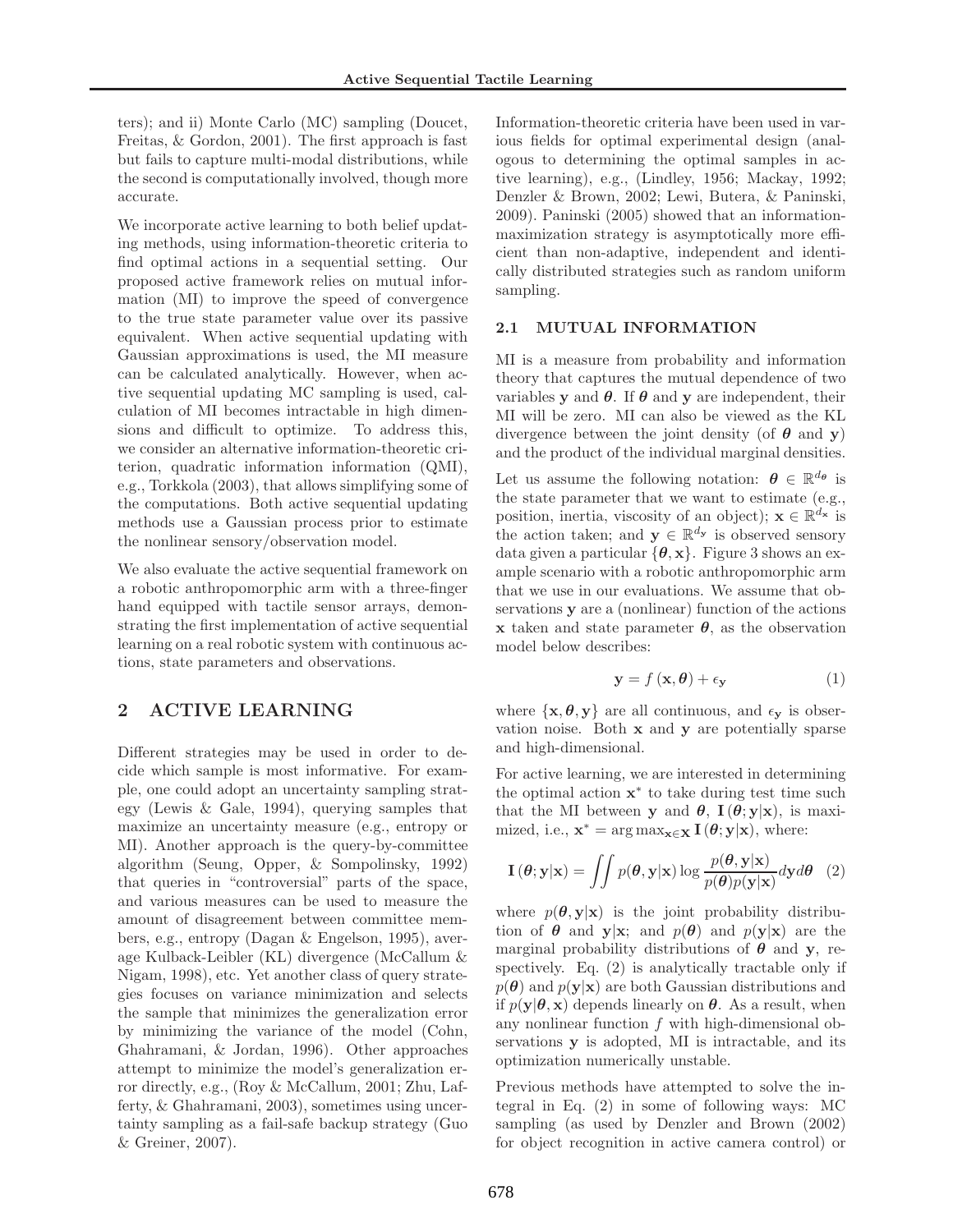numerical approximation techniques (e.g., Gaussian quadrature rules, as done by Amari, Cichocki, and Yang (1994) for Independent Component Analysis estimation and by Fookes and Maeder (2004) for medical image registration). These methods tend to be computationally prohibitive even when the dimensionality of y becomes moderately high, limiting the practical use of active learning with MI. In the following sections, we take a first step towards tackling this problem.

# 3 ACTIVE SEQUENTIAL LEARNING

### 3.1 GAUSSIAN PROCESS OBSERVATION MODEL

Let us assume an observed N-sample training data set  $D = {\{\tau^i, \chi^i, \mathbf{t}^i\}_{i=1}^N}$ , where  $\tau$  are the state parameters,  $\chi$  are the actions taken, and **t** are the corresponding sensory observations. We place a Gaussian Process (GP) (Williams & Rasmussen, 1995) prior over the observation model in Eq. (1):

$$
y_m\left(\boldsymbol{\theta}, \mathbf{x}\right) \sim \text{GP}\left(0, \mathbf{K}_m\right) \tag{3}
$$

where  $m = 1, ..., d_{\mathbf{y}}^{1}, d_{\mathbf{y}}$  is the dimensionality of **y**, and the covariance function  $\mathbf{K}_m \in \mathbb{R}^{N \times N}$  is a Gaussian kernel with matrix elements  $k_m(\mathbf{z}_p, \mathbf{z}_q)$ :

$$
k_m(\mathbf{z}_p, \mathbf{z}_q) = \alpha_m^2 \exp\left\{\frac{1}{2}(\mathbf{z}_p - \mathbf{z}_q)^T \mathbf{H}_m^{-1}(\mathbf{z}_p - \mathbf{z}_q)\right\} + \sigma_m^2 \delta_{\mathbf{z}_p}(\mathbf{z}_q)
$$
\n(4)

where  $\mathbf{z} \in \mathbb{R}^{d_{\theta}+d_{\mathbf{x}}}$  is the vector  $[\theta \ \mathbf{x}]^T$ ;  $\mathbf{H}_m = \begin{pmatrix} \mathbf{H}_m^{\theta} & 0 \\ 0 & \mathbf{H}_m^{\mathbf{x}} \end{pmatrix}$ ;  $\mathbf{H}_m^{\theta}$  and  $\mathbf{H}_m^{\mathbf{x}}$  are diagonal matrices; and  $\delta_{\mathbf{z}_p}$  is a Dirac delta function centered at  $z_p$ . Note that  $H_m$  is block diagonal since x and  $\theta$  are assumed to be independent, simplifying the model considerably. The set of GP hyperparameters to be optimized is  $\gamma = \left\{\alpha_m^2, \sigma_m^2, \mathbf{H}_m^{\theta}, \mathbf{H}_m^{\mathbf{x}}\right\}_{m=1}^{d_{\mathbf{y}}}.$ 

## 3.2 BELIEF UPDATING

Assuming that the observation model in Eq. (1) is learnt accurately in an offline training phase, we are faced with the task of estimating the particular value of  $\theta^*$  at run/test time. As data samples are sequentially observed/collected, the estimate of  $\boldsymbol{\theta}^*$  is recursively updated. Once an action  $x_t$  has been taken and the corresponding  $y_t$  observed at time step t, the posterior distribution over  $\theta$  can then be updated using Bayes' rule:

$$
p_t(\boldsymbol{\theta}|\mathbf{y}_t, \mathbf{x}_t) = \frac{p(\mathbf{y}_t|\boldsymbol{\theta}, \mathbf{x})p_{t-1}(\boldsymbol{\theta})}{p(\mathbf{y}_t|\mathbf{x}_t)}
$$
(5)

where  $p_{t-1}(\theta)$  is the distribution over  $\theta$  from the previous time step),  $p(\mathbf{y}_t, \mathbf{x}_t | \boldsymbol{\theta}) \equiv p(\mathbf{y}_t | \boldsymbol{\theta}, \mathbf{x}_t)$  is the likelihood of the current observation conditioned on the action that was taken, and  $p(\mathbf{y}_t|\mathbf{x}_t)$  is the marginal of y.

This update is analytically intractable when  $f$  is non-linear. Fast approximations can be used, but they might fail if  $f$  is highly nonlinear On the other hand, it can be be numerically approximated with sequential MC sampling techniques, though at a computational cost. In the following we present active extensions for both fast approximate Gaussian updating and MC sampling updating.

#### 3.2.1 Analytical Gaussian Updating

Past work has proposed the use of a GP to model y in the context of a filter, e.g., (Girard et al., 2003; Deisenroth et al., 2009), arriving at a Gaussian approximation of the marginal  $p(y|x)$ . The expressions for the marginal mean of y, the marginal variance of y, and cross-covariance between  $\theta$  and y (denoted by  $\mathbf{m}(\mathbf{x}) \in \mathbb{R}^{d_{\mathbf{y}}}, \ \mathbf{S}(\mathbf{x}) \in \mathbb{R}^{d_{\mathbf{y}} \times d_{\mathbf{y}}}, \ \text{and} \ \mathbf{C}(\mathbf{x}) \in \mathbb{R}^{d_{\mathbf{y}} \times d_{\mathbf{\theta}}},$ respectively) can all be evaluated analytically. We use the following recursive update equations for the mean and variance of  $\theta$  at time step t, which appear in similar for in the extended Kalman filter or the unscented filter:

$$
\begin{aligned} \boldsymbol{\mu}_t &= \boldsymbol{\mu}_{t-1} + \mathbf{C}_t^T \mathbf{S}_t^{-1} (\mathbf{y}_t^{obs} - \mathbf{m}_{t-1}) \\ \boldsymbol{\Sigma}_t &= \boldsymbol{\Sigma}_{t-1} - \mathbf{C}_t^T \mathbf{S}_t^{-1} \mathbf{C}_t \end{aligned}
$$

where  $\mu_t$  is the mean of the Gaussian over  $\theta$  at time step t and  $\Sigma$  is the covariance. m, S, and C can be evaluated analytically as follows (Girard et al., 2003; Deisenroth et al., 2009):

$$
m_m = \mathbf{q}_m(\mathbf{x})^T \mathbf{K}_m^{-1} \mathbf{t}_m
$$
  
\n
$$
S_{mn} = \mathbf{t}_m^T (\mathbf{K}_m^{-1})^T \mathbf{Q}_{mn}(\mathbf{x}) \mathbf{K}_n^{-1} \mathbf{t}_n - m_m m_n
$$
  
\n
$$
+ \delta(m - n) (\alpha_m^2 - tr(\mathbf{K}_m^{-1} \mathbf{Q}_{mm}))
$$
  
\n
$$
C_{mn} = \mathbf{Z}_m^T(\mathbf{x}) \mathbf{K}_m^{-1} \mathbf{t}_m - \mu_n m_m
$$

Here,  $m_m$  is the m-th coefficient of **m**;  $S_{mn}$  is the  $(m, n)$ -th entry of the matrix **S**;  $C_{mn}$  is the  $(m, n)$ th entry of the matrix **C**; and  $\mathbf{t}_m \in \mathbb{R}^N$  is the *m*-th dimension of observed tactile data for all training samples. The derived expressions for  $\mathbf{q}_m$ ,  $\mathbf{Q}_{mm}$ , and  $\mathbf{Z}_m$  are given in the supplementary material.

We introduce an active component to the selection of action  $x_t$  at time step t, by noting that the MI can be

<sup>&</sup>lt;sup>1</sup>By assuming independent y dimensions,  $p(\mathbf{y}|\boldsymbol{\theta}, \mathbf{x})$ factorizes as  $p(\mathbf{y}|\boldsymbol{\theta}, \mathbf{x}) = \prod_{m=1}^{d_{\mathbf{y}}} p(\mathbf{y}_m|\boldsymbol{\theta}, \mathbf{x}).$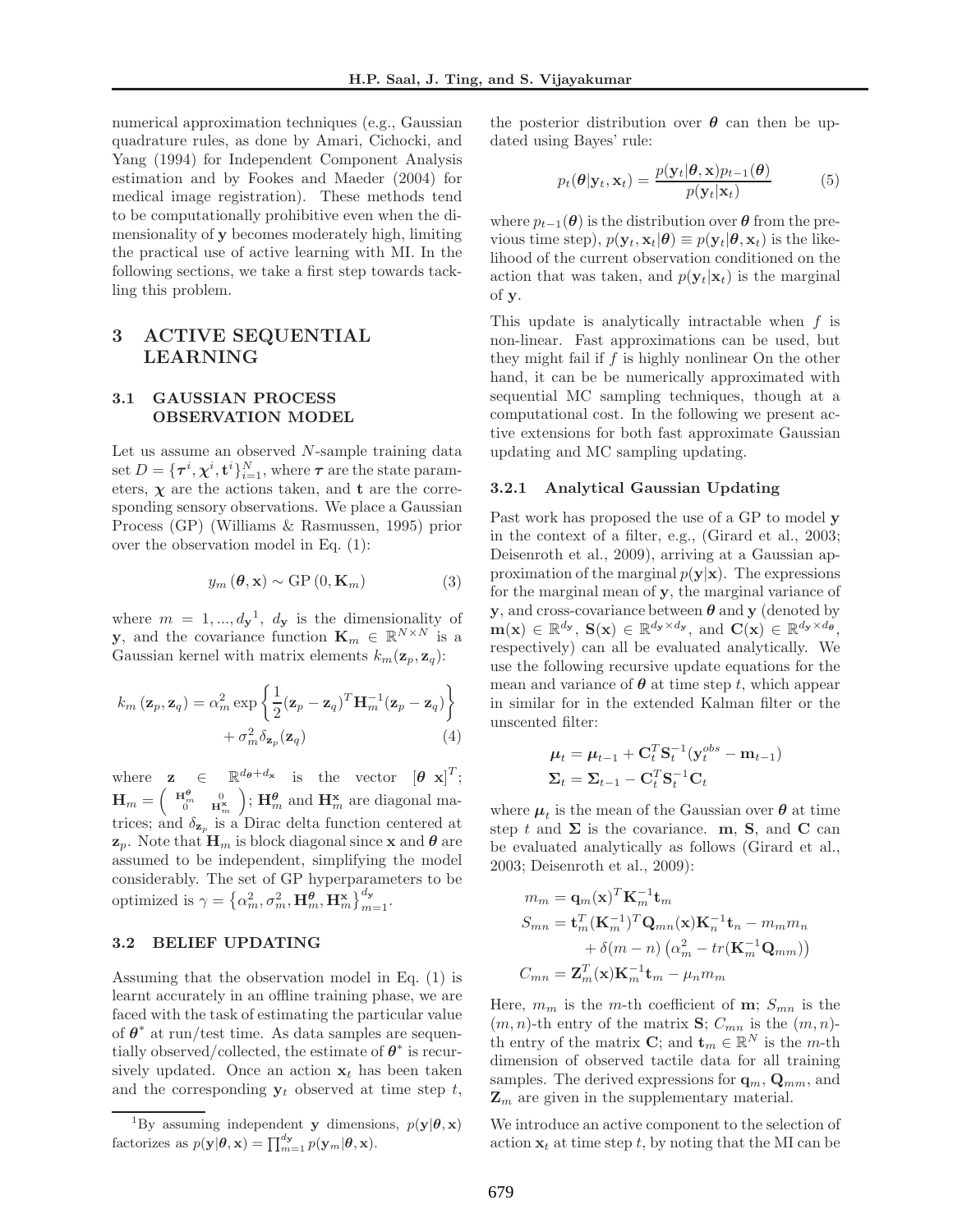calculated analytically when  $p(\theta)$  is Gaussian. We find the optimal action  $\mathbf{x}_t^* = \arg \max_{\mathbf{x}} \mathbf{I}(\boldsymbol{\theta}; \mathbf{y} | \mathbf{x}) =$  $\arg \max_{\mathbf{x}} |C(\mathbf{x})S(\mathbf{x})C(\mathbf{x})^T|$  by performing gradient ascent on  $I(\theta; y|x)$ , with the gradient defined as  $\nabla_{\mathbf{x}}|\mathbf{C}(\mathbf{x})\mathbf{S}(\mathbf{x})\mathbf{C}(\mathbf{x})^T|$ . Expressions for the gradient of C and S are given in the supplementary material.

#### 3.2.2 MC Sampling-based Updating

The second approach is to approximate  $p_t(\theta)$  with a set of particles, which comes with higher computational complexity, but allows to accurate updates even when f is highly nonlinear.

We can also numerically approximate Eq. (5) by sequential MC sampling methods—using  $P$  samples, with each sample p having a value  $\theta_p$  and a corresponding weight  $w_p$   $(0 \le w_p \le 1$  and  $\sum_{p=1}^P w_p = 1$ ). We evaluate Eq. (2) in order to find the optimal action  $\mathbf{x}_t^*$  to take at time step t. Unfortunately, when the nonlinear observation model of Eq. (1) is adopted, the MI is intractable for high dimensional y, and its optimization is numerically unstable. As an alternative to MI, we consider QMI,  $I_Q(\theta; y|x)$ :

$$
\mathbf{I}_{Q}(\boldsymbol{\theta}; \mathbf{y}|\mathbf{x}) = \iint (p(\boldsymbol{\theta}, \mathbf{y}|\mathbf{x}) - p(\boldsymbol{\theta})p(\mathbf{y}|\mathbf{x}))^{2} d\mathbf{y} d\boldsymbol{\theta}
$$

$$
= \iint \left[ (p(\boldsymbol{\theta})p(\mathbf{y}|\boldsymbol{\theta}, \mathbf{x}))^{2} + p(\boldsymbol{\theta})^{2}p(\mathbf{y}|\mathbf{x})^{2} -2p(\mathbf{y}|\boldsymbol{\theta}, \mathbf{x})p(\boldsymbol{\theta})^{2}p(\mathbf{y}|\mathbf{x}) \right] d\mathbf{y} d\boldsymbol{\theta}
$$

$$
:= V_{1} + V_{2} - 2V_{3}
$$
(6)

where the terms  $p(\theta, y|x), p(\theta)$  and  $p(y|x)$  are as defined for Eq. (2). QMI is not a strict measure of information (since it violates the principle of additivity), but it is always positive. Torkkola (2003) shows that if we are interested in finding the distribution that maximizing the KL divergence (equivalent to maximizing mutual information), then maximizing a quadratic divergence measure is equivalent to maximizing a lower bound to the KL divergence.

The advantage of QMI is that the integral over y in Eq.  $(6)$  can be solved *analytically*<sup>2</sup> if Gaussian densities are assumed for  $p(\mathbf{y}|\boldsymbol{\theta}, \mathbf{x})$ . We can evaluate Eq.  $(6)$  to get:

$$
V_1 = \sum_{p=1}^{P} w_p^2 (4\pi)^{-\frac{d_y}{2}} |\Phi(\theta_p, \mathbf{x})|^{-\frac{1}{2}}
$$
  

$$
V_2 = \left[ \sum_{p=1}^{P} w_p^2 \right] \sum_{a=1}^{P} \sum_{b=1}^{P} w_a w_b G(\boldsymbol{\nu}_{ab}, \boldsymbol{\Phi}_{ab})
$$

$$
V_3 = \sum_{a=1}^{P} \sum_{b=1}^{P} w_a^2 w_b G(\nu_{ab}, \Phi_{ab})
$$

where:

$$
\nu_{ab} = \nu(\theta_a, \mathbf{x}) - \nu(\theta_b, \mathbf{x})
$$
  
\n
$$
\Phi_{ab} = \Phi(\theta_a, \mathbf{x}) + \Phi(\theta_b, \mathbf{x})
$$
  
\n
$$
G(\mathbf{r}, \mathbf{R}) = (2\pi)^{-0.5d_{\mathbf{y}}} |\mathbf{R}|^{-0.5} \exp(-0.5\mathbf{r}^T \mathbf{R}^{-1} \mathbf{r})
$$

and  $\nu(\theta_a, \mathbf{x})$  and  $\Phi(\theta_a, \mathbf{x})$  are the GP predictive mean and variance at particle  $\theta_a$  and action x. At each time step  $t$ , we find the optimal action  $\mathbf{x}_{t}^{*} = \mathrm{argmax}_{\mathbf{x}} \mathbf{I}_{Q}(\boldsymbol{\theta}, \mathbf{y}|\mathbf{x})$  by performing gradient ascent on the QMI, with the gradient defined as:

$$
\nabla_{\mathbf{x}} V_1 = \sum_{p=1}^{P} w_p^2 (4\pi)^{-\frac{d_{\mathbf{y}}}{2}} |\Phi_p|^{-\frac{1}{2}} \left[ -\frac{1}{2} \left( \Phi_p^{-1} \frac{\partial \Phi_p}{\partial \mathbf{x}} \right) \right]
$$
  

$$
\nabla_{\mathbf{x}} V_2 = \left[ \sum_{p=1}^{P} w_p^2 \right] \sum_{a=1}^{P} \sum_{b=1}^{P} w_a w_b \frac{\partial G(\boldsymbol{\nu}_{ab}, \boldsymbol{\Phi}_{ab})}{\partial \mathbf{x}}
$$
  

$$
\nabla_{\mathbf{x}} V_3 = \sum_{p=1}^{P} \sum_{a=1}^{P} w_p^2 w_a \frac{\partial G(\boldsymbol{\nu}_{pa}, \boldsymbol{\Phi}_{pa})}{\partial \mathbf{x}}
$$

where the derivatives of  $G(\nu_{ab}, \Phi_{ab})$  and  $\Phi_p$  are straightforward to derive.

#### 3.3 COMPLEXITY

During run time, the analytical Gaussian update is  $O(d^3_{\mathbf{y}}) + O((d_{\theta} + d_{\mathbf{x}})d^2_{\mathbf{y}}N^2)$  at each time step. The additional computational burden due to the information maximization in the active case is linear in the number of steps the gradient ascent takes.

For MC sampling-based belief updating, the computational complexity of the active update at each time step during test time will be  $O(d_{\mathbf{y}}P^2N)$ . As the complexity is linear in  $P$  in the passive case, this represents significantly higher computational requirements. However, by using QMI we avoid having to evaluate integrals over y using sampling, as done in other approaches (Denzler & Brown, 2002).

It is worth noting, that during optimization each successive step along the gradient improves the informativeness of the selected action. Therefore the optimization does not have to be run until convergence for time-critical applications, while still providing benefits compared to the passive case.

### 4 EXPERIMENTAL RESULTS

#### 4.1 SYNTHETIC DATA

We applied the active Gaussian and MC samplingbased belief updates in Sections 3.2.1 and 3.2.2 to

<sup>&</sup>lt;sup>2</sup>Given a particular action **x** and a Gaussian  $p(\mathbf{y}|\boldsymbol{\theta}, \mathbf{x})$ , the marginal  $p(\mathbf{y}|\mathbf{x})$  is a mixture of Gaussians. Each product of Gaussians gives an unnormalized Gaussian, which can then be integrated over y.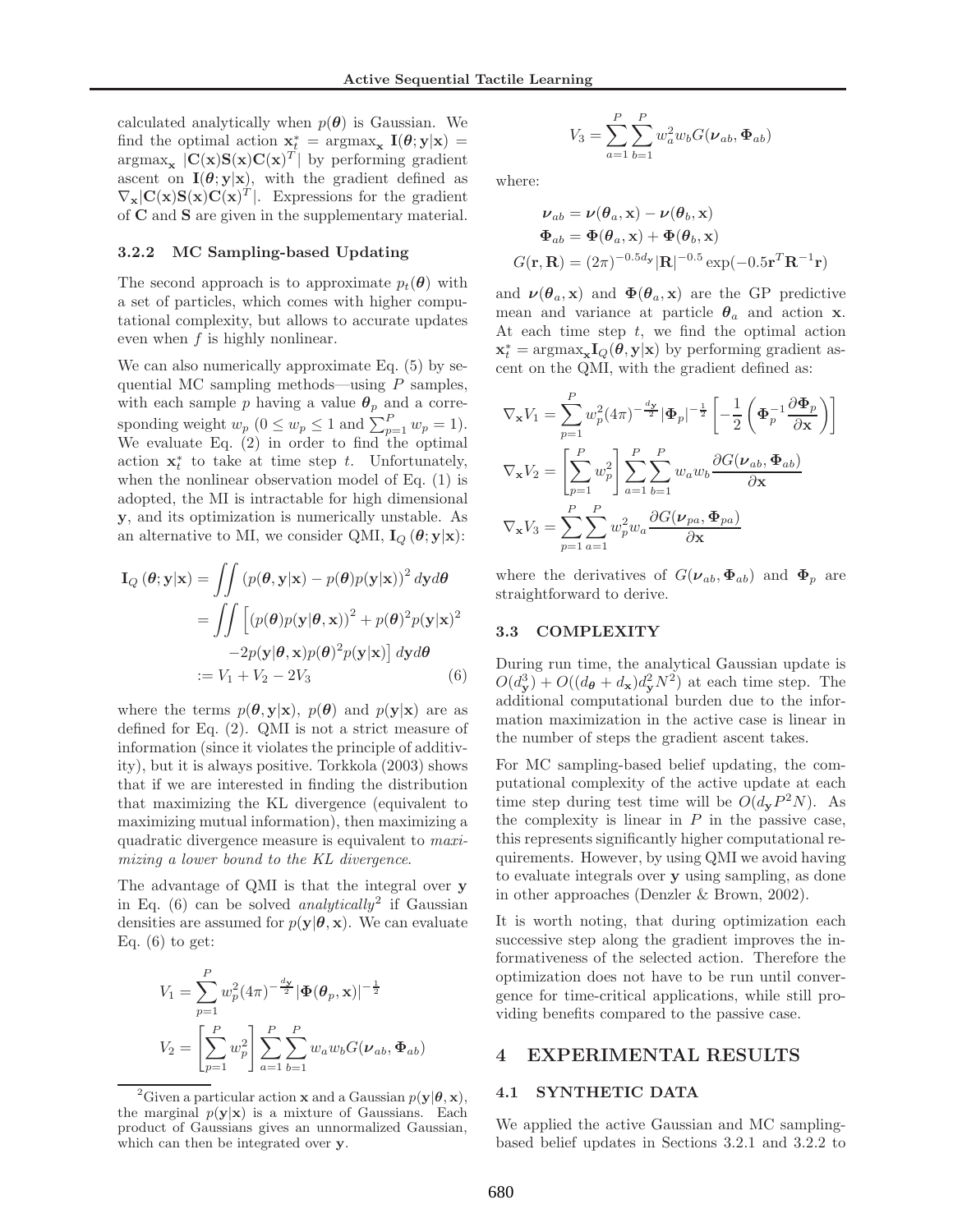Table 1: Converged average predictive squared error values after 200 time steps for active and non-active belief updating approaches, averaged over 10 trials, for different observation models (functions i–iii).

|                                                | Function i |        | Function ii |        | Function iii |        |
|------------------------------------------------|------------|--------|-------------|--------|--------------|--------|
| Observation noise                              | low        | high   | low         | high   | low          | high   |
| Gaussian belief updates with random <b>x</b>   | 0.0001     | 0.0017 | 5.0304      | 15.94  |              |        |
| Active Gaussian belief updates                 | 0.0001     | 0.0005 | 0.0018      | 10.27  |              |        |
| MC sampling-based belief updates with random x | 0.0004     | 0.0018 | 0.0013      | 0.0062 | 0.0035       | 0.0833 |
| Active MC sampling-based belief updates        | 0.0002     | 0.0019 | 0.0006      | 0.0011 | 0.0032       | 0.0594 |



Figure 1: a) Average predictive squared error (SE) using posterior mean of  $\theta$  over all time steps, averaged over 10 trials, for function ii (with high observation noise); b) Estimated posterior  $p_t(\theta)$  over all time steps t for a sample trial with (active and passive) MC sampling-based belief updates for function ii (with high observation noise).

synthetic data sets, for the purpose of estimating a particular value of  $\theta^*$  at runtime. We compared them with their passive equivalents.

Table 1 lists the four different frameworks evaluated: a) Gaussian belief updates with random actions, b) active Gaussian belief updates, c) MC sampling-based belief updates with random actions, and d) active MC sampling-based belief updates. We considered the following three observation models/functions: i)  $y = \exp(-(\theta - x)^2)$ ; ii)  $y = \cos(\theta)\sin(\theta x);$  iii)  $y = \exp(-(\theta_1 - x_1)^2) +$  $\exp(-0.5(\theta_2 - x_2)^2)$ . Functions i and ii both assume scalar  $\theta$  and x, while in function iii, both  $\theta$  and x are 2-dimensional. We generated data sets, each having 1000 samples, from functions i-iii with either a small amount or a larger amount of observation noise<sup>3</sup> . The "high" and "low" headers in Table 1 indicate scenarios with high and low observation noise, respectively, for functions i-iii. We optimized the location of  $M = 500$  pseudo-inputs during training to learn the observation model over y. The MC sampling-based belief updates used a population of  $P = 500$  samples, with the active version using a downsampled population of 250 samples during optimization of  $\mathbf{x}_t^*$  to increase the speed of simulations.

Table 1 shows that the converged average predictive squared error (MSE) (using the posterior mean of  $\theta$ ) after 200 time steps for the four frameworks, evaluated on functions i-iii. Results are averaged over 10 trials for each framework-observation model combination. Function i appears to be a relatively easy data set (with all methods attaining low predictive errors), while functions ii and iii appear to be a little more interesting. Function ii is highly nonlinear with multiple peaks—in  $\theta$ . In this scenario, analytical Gaussian belief updating fails to capture the multimodal distribution of  $p_t(\theta)$ , with the occasional failure (i.e., convergence to an incorrect  $\boldsymbol{\theta}^*$ ) inflating the MSE values<sup>4</sup>. For this reason, we omit the pre-

<sup>&</sup>lt;sup>3</sup>We parameterize noise with the coefficient of determination,  $r^2 = (\sigma_y^2 - \sigma_{res}^2)/\sigma_y^2$ , where  $\sigma_{res}^2$  is the variance of the residual error. We added noise scaled to the variance of the noiseless  $\bar{y}$  such that  $\sigma_{noise}^2 = c\sigma_{\bar{y}}^2$ , where  $c = 1/r^2 - 1$ . We set  $r^2 = 0.995$  and  $r^2 = 0.95$  for the low and higher noise cases, respectively.

<sup>&</sup>lt;sup>4</sup>Even though reported results are averaged over 10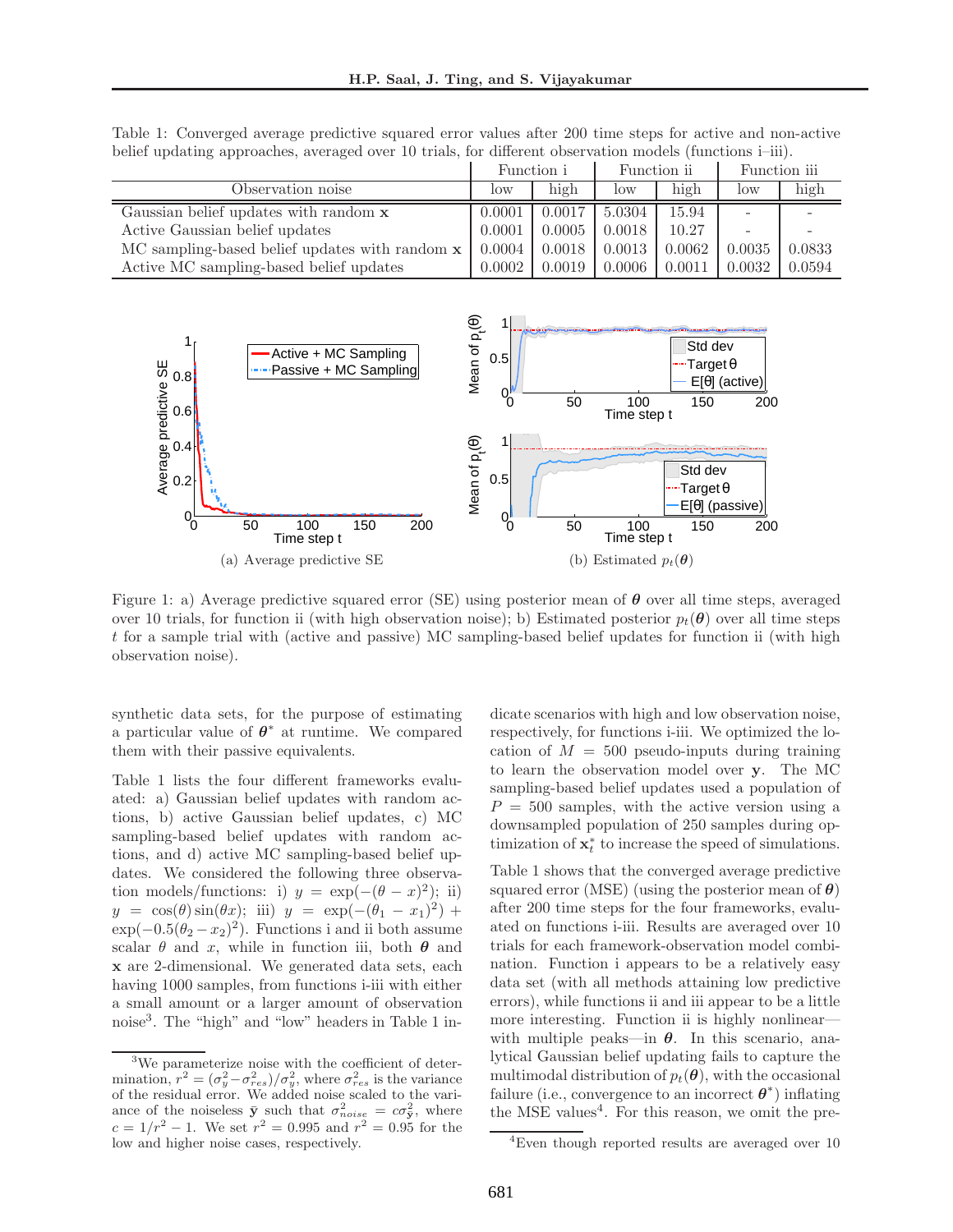

(b) MC sampling-based belief updates

Figure 2: Average standard deviations of posterior  $p_t(\theta)$  over all time steps t, averaged over 10 trials. Figures  $2(a)$  and  $2(b)$  are for functions i and ii, respectively (both with high observation noise).

dictive error values for Gaussian belief updating on function iii since they are high for similar reasons.

Figure 1(a) shows the predictive squared error in  $\theta$ for a particular trial with MC sampling-based belief updates and function ii as an observation model. Figure 1(b) shows the corresponding estimated posterior  $p_t(\theta)$  over all time steps t. Plots for analytical Gaussian belief updating with function ii were omitted due to high predictive errors. Similar trends in the speed of convergence can be observed for active and passive MC sampling belief updates on functions i and ii. These were omitted due to lack of space.

Figure 2 shows the standard deviation of the posterior  $p_t(\theta)$ , averaged over all 10 trials, for both Gaussian and MC sampling-based belief updates. Figure 2(a) shows the average posterior standard deviations for analytical Gaussian belief updates on function i (for both active and passive cases). MC sampling-based belief updates produce similar curves that were omitted from the plot for clarity. Figure 2(b) shows the average posterior standard deviations for function ii, with results from the Gaussian belief updates omitted since they failed. These figures demonstrate that adding an active component to sequential data selection/collection appears to speed up convergence to  $\boldsymbol{\theta}^*$ .

## 4.2 ESTIMATION OF VISCOSITY FROM TACTILE FEEDBACK



Figure 3: Schunk SDH 7-DOF hand on a DLR 7- DOF arm. **y** is observed tactile data from sensors on fingers, x describes the arm's actions (e.g., joint angles, shaking frequency), and  $\theta$  is the viscosity of the bottle's liquid.

We explored the problem of viscosity estimation from tactile data using a robotic anthropomorphic system as shown in Figure 3. This consists of a 7 degree-of-freedom robot arm with a 7 degree-offreedom three-fingered hand attached. The fingers are equipped with 6 tactile arrays containing 486 texels in total

The robot's task was to determine the viscosity of liquids  $\theta$  in bottles by shaking the containers at different frequencies x. Observations y come from tactile arrays mounted on the robot's fingers. The shaking frequency is either selected at random (passive case) or maximized to be most informative with respect to the current belief of  $\theta$  (active case).

For gathering the training data, we took bottles containing three different liquids and recorded the tactile responses while shaking the bottles at a range of frequencies (from 0.3 to 1.1 Hz) for 5 seconds each. The three liquids had viscosities of 1 cst (water), 130 cst (motor oil), and 1300 cst (glycerine). These values were transformed to  $log_{10}$  space, yielding values of 0, 2.07 and 3.07, respectively. The bottles used for the three liquids were identical, and the content was matched for weight. A standard initial grip was

trials, the range of average predictive error values hold for Gaussian belief updates when averaged over 100 trials.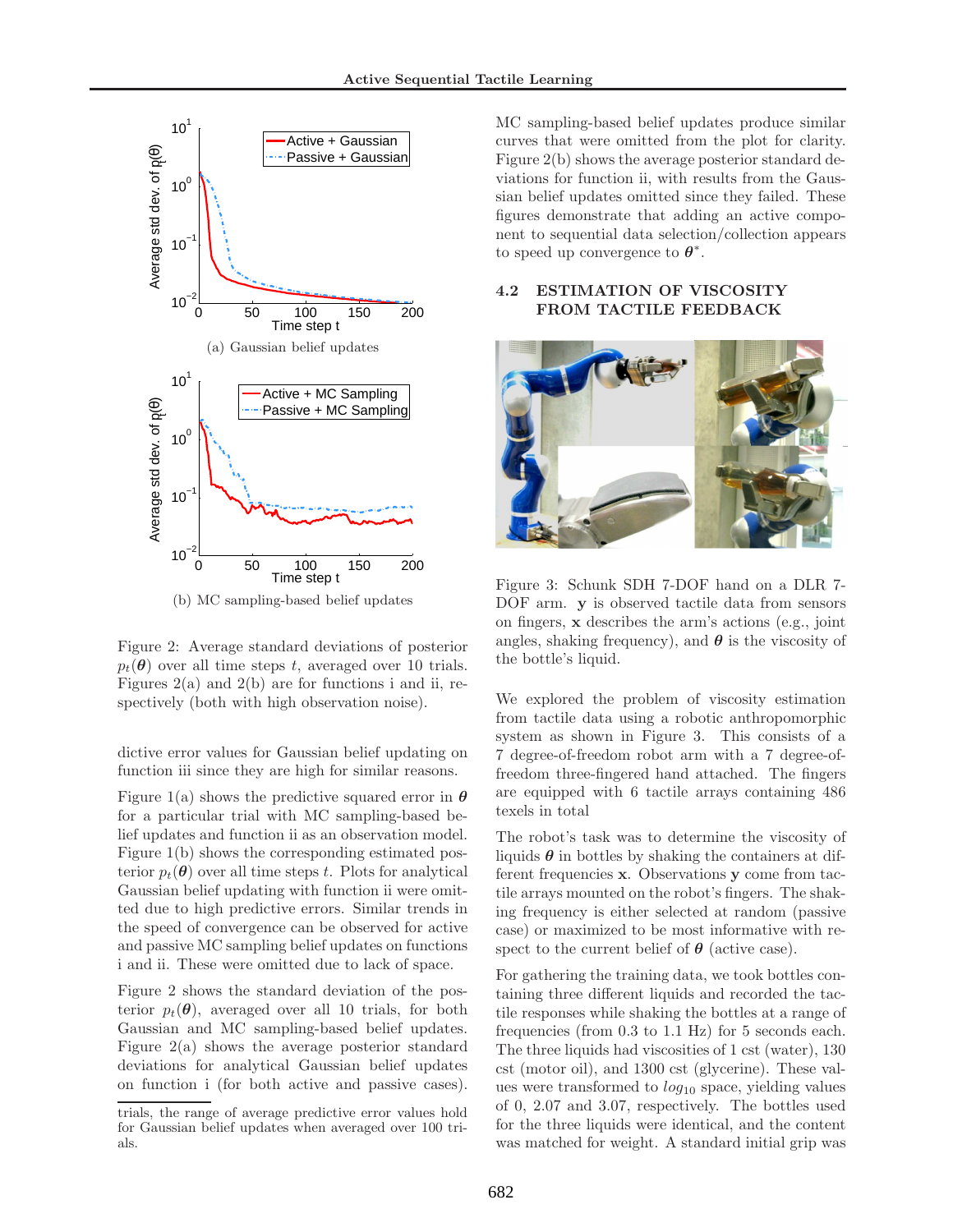used for all bottles.

To deal with the high-dimensional y, we preprocessed the tactile data, applying PCA and retaining the principal component (containing time-varying data). We calculated the Fourier transform of the data, and fitted individual GPs to each Fourier component (23 in total). The resulting model maps the joint space of viscosity and shaking frequency  $[\boldsymbol{\theta} \mathbf{x}]^T \in \mathbb{R}^2$  to the preprocessed tactile space (23D). We collected 270 training points in total.

At the start of run/test time, we placed an initial broad Gaussian prior over the viscosity  $\theta$  and ran the experiment for 10 time steps. In the first step, a shaking frequency of 0.5 Hz was always chosen, as the sensor values had to be normalized to account for slight variations in grip force and grip location. In subsequent steps, shaking frequencies were either selected randomly (passive case), or by gradient ascent on the mutual information (active case). For Gaussian-based updates, optimization for a time step took less than 0.5 seconds, with a negligible impact on the total run time (see Figure  $4(a)$ ) for results from a sample trial). In contrast, for MC samplingbased updates, optimization for a time step took between 15 and 24 seconds for a set of 500 particles. While computations could be speeded up by parallelization, the MC sampling-based solution remains infeasible for problems requiring near real-time decisions.

We considered 4 liquids, 3 of which were used in training, with the fourth having a viscosity of 30 cst (1.47 in log space). The fourth liquid was not part of the training set. For each liquid, we performed 3 trials of Gaussian-based updates and 2 trials of sampling-based updates—for both the active and passive cases.

For Gaussian-based updates, the predictive mean squared error—averaged over all four liquids and trials—for the passive case after 10 time steps was 0.37, compared to 0.07 for the active case. Estimation worked equally well for the liquids used in training as well for the newly introduced liquid. Errors for the MC sampling-based approach were generally higher, with 0.42 and 0.34 for the passive and active cases, respectively. The posterior standard deviation after 10 steps for Gaussian updates was 0.26 for the passive case, compared to 0.15 for the active case. Figure 4(b) confirms this result, showing a faster convergence in the active case. MC samplingbased updates show a similar trend, with posterior standard deviations taking a value of 0.31 for the passive and 0.24 for the active case.

The slightly worse performance of sampling-based

updates seemed to be mainly due to outlier particles affecting the overall statistics, as well as the low number of particles used. We found the posterior densities to be mostly unimodal, explaining the good performance for the fast Gaussian approach on this task.



(a) Single trials for passive (left) and active (right) Gaussian belief update of viscosity over all time steps, where the liquid tested on was glycerine.



(b) Standard deviation of posterior viscosity over time for passive (blue) and active (red) Gaussian update.

Figure 4: a) Single trial results for  $p_t(\theta)$  for all t; b) Average standard deviations of posterior viscocity over all time steps t.

# 5 DISCUSSION

We described an active sequential framework for continuous actions, state parameters and observations, exploring two variants that used either Gaussian or MC sampling updates. We use mutual information to improve the speed of convergence and rely on quadratic mutual information to simplify the optimization of actions in MC sampling updates. We evaluated the proposed active framework on a real robotic system, with the task of determining viscosity of different liquids from tactile feedback under different shaking frequencies. We demonstrated not